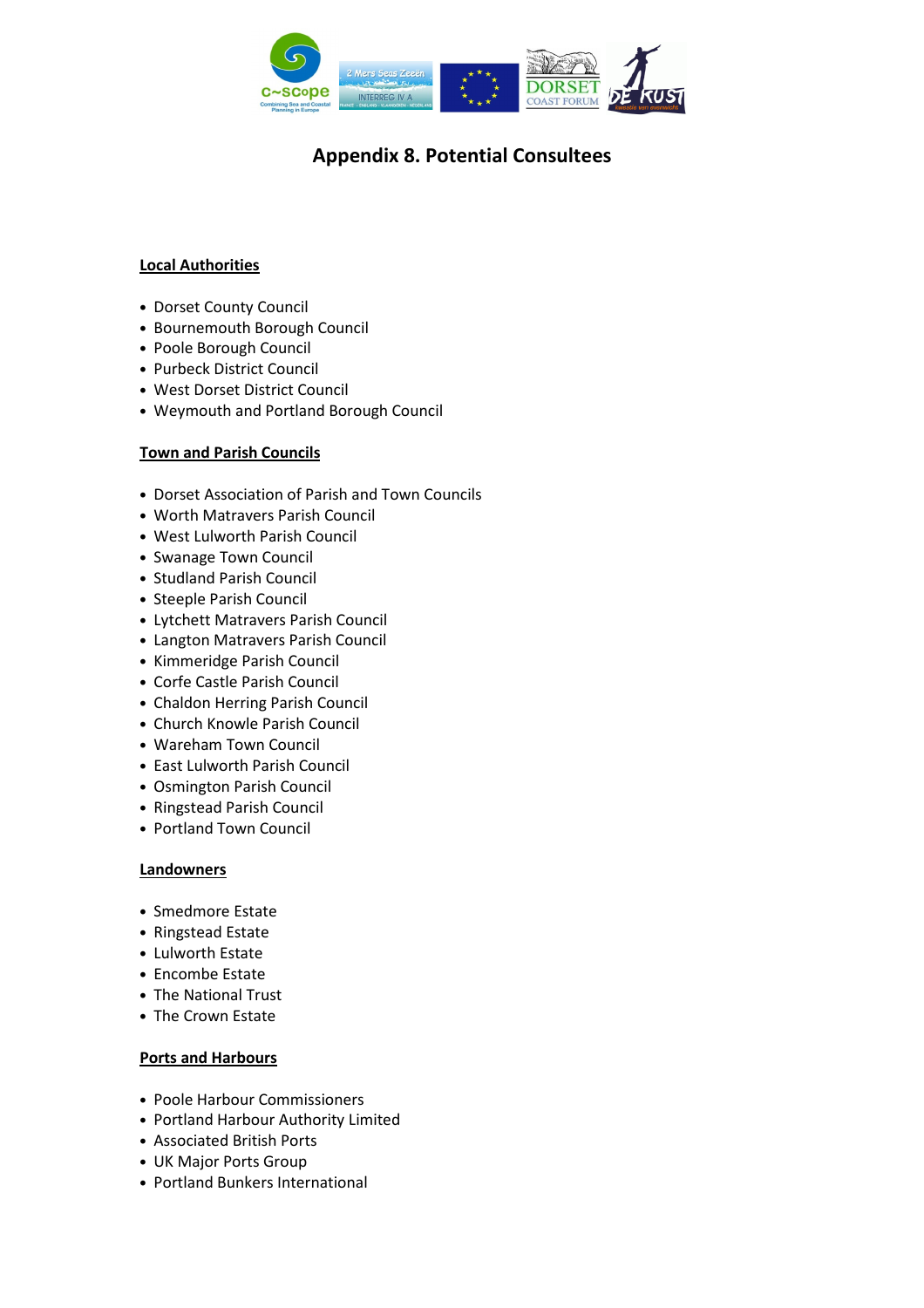

## Shipping and Transport

- Condor Ferries
- Chamber of Shipping
- Brittany Ferries
- Department of Transport

### Government Agencies

- Department of Environment, Food and Rural Affairs (Defra)
- Environment Agency
- Centre for Environment, Fisheries and Aquaculture Science (Cefas)
- Joint Nature Conservation Committee
- Marine Management Organisation
- Maritime and Coastguard Agency
- Natural England
- English Heritage
- Communities and Local Government Association
- Receiver of Wreck

#### **Military**

- Royal Fleet Auxiliary
- Defence Estates/Ministry of Defence

#### **Tourism**

- South West Tourism Alliance
- British Holiday and Home Park Association Dorset
- Youth Hostel Association

#### **Aggregates**

- British Marine Aggregate Producers Association (BMAPA)
- Hanson Aggregates
- Tarmac Aggregates

#### Maritime Safety

- Trinity House
- United Kingdom Hydrographic Office
- Maritime and Coastguard Agency
- Royal National Lifeboat Institution
- National Coastwatch Institution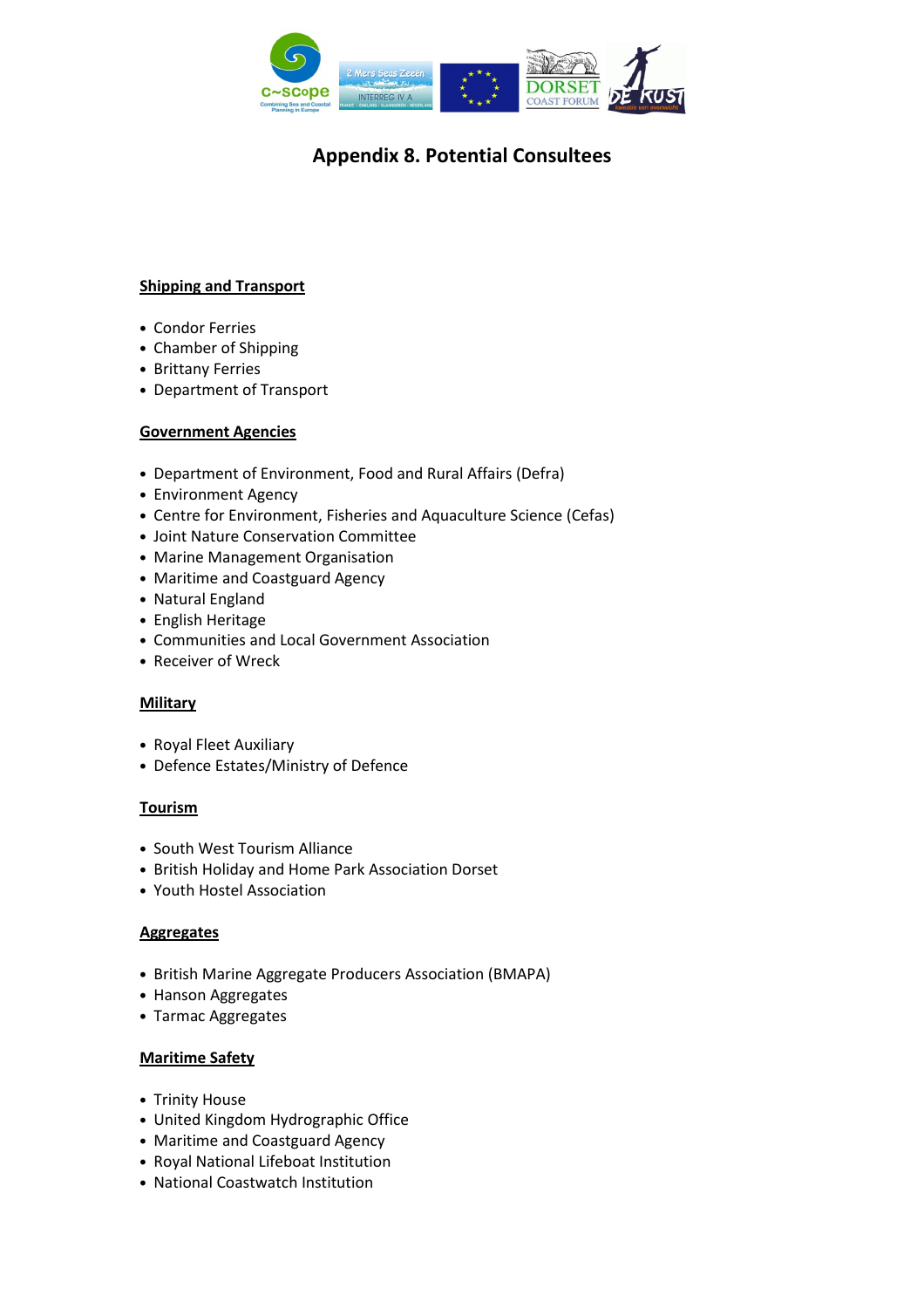

## Mariculture

- Lyme Bay Shellfish
- Offshore Shellfish Ltd

### Historic Environment

- Nautical Archaeology Society
- West Lulworth Village History Group
- Association for Portland Archaeology
- Dorset Archaeological Committee
- Dorset Natural History and Archaeological Society

#### Landscape and Geology

- Campaign to Protect Rural England
- Dorset Area of Outstanding Natural Beauty
- Jurassic Coast World Heritage Team
- United Nations Educational, Scientific and Cultural Organization (UNESCO)
- Purbeck Heritage Committee
- British Geological Survey

# Conservation

- Dorset Wildlife Trust
- Durlston Marine Project
- Marine Life
- Portland Bill Bird Observatory
- Royal Society for the Protection of Birds
- Whale and Dolphin Conservation Society
- Birdlife International
- British Association for Shooting and Conservation
- British Ornithological Union
- British Trust for Ornithology
- British Waterfowl Association
- Game and Wildlife Conservation Trust
- Institute of Ecology and Environmental Management
- International Ornithological Association
- Joint Nature Conservation Committee
- Wildfowl and Wetlands Trust
- Marine Conservation Society

#### Countryside and Farming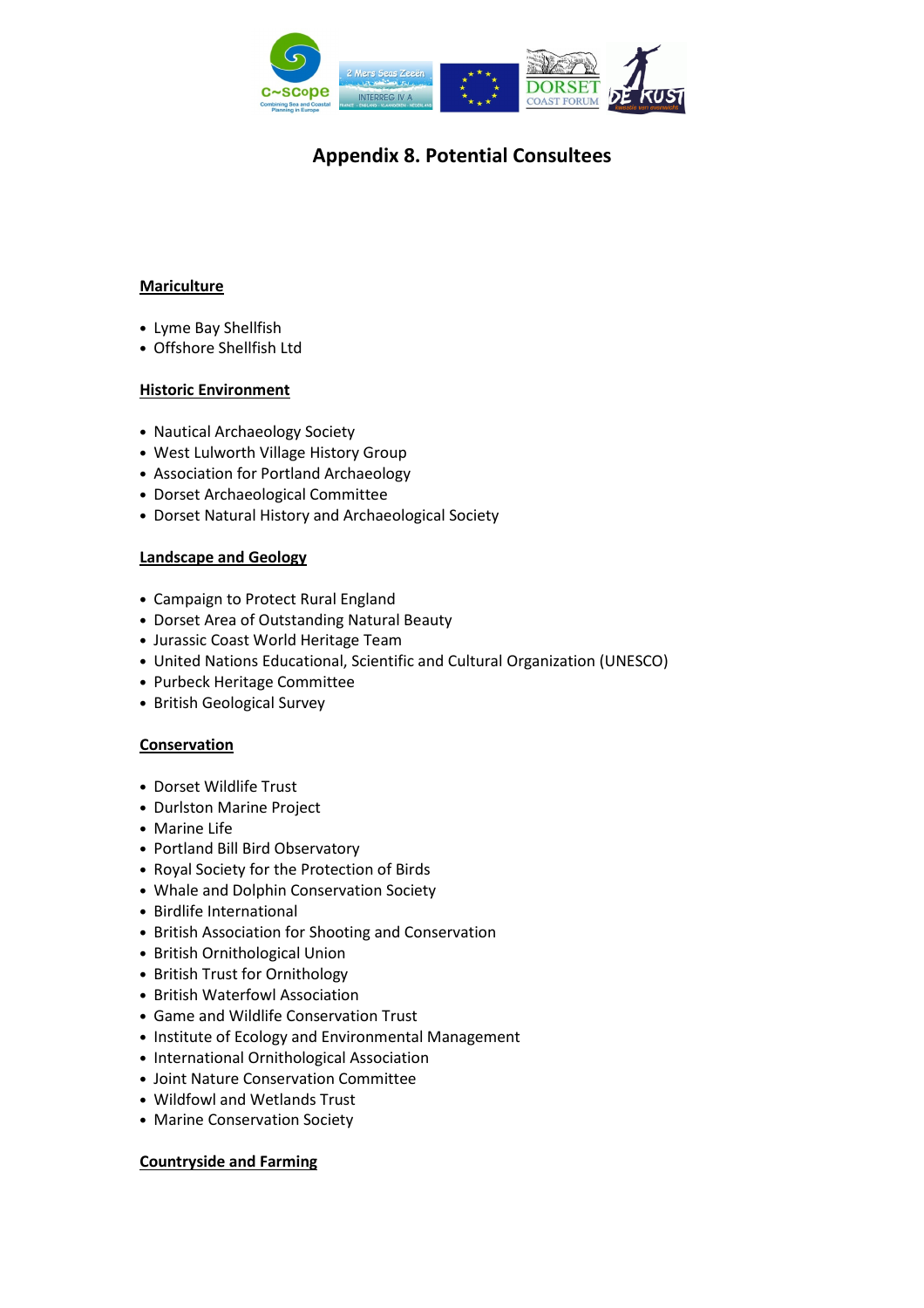

- Commission for Rural Communities
- Country Land and Business Association
- Countryside Alliance
- Farming and Wildlife Advisory Group
- National Farmers Union
- National Gamekeepers Organisation
- Tenant Farmer Association
- Wildlife and Countryside Link

### Energy

- DONG Energy
- Centrica
- EDF Energy
- RWE NPower Renewables
- RWE NPower
- Portland Gas storage
- Eneco
- Ocean Electric Power
- British Wind Energy Association
- National Grid
- Tidal Energy Limited
- Regen South West

#### Fisheries

- National Federation of Fishermen's Organisations
- Dorset Handline Fishermen's Association
- Mudeford & District Fishermen's Association Ltd
- National Federation of Fishermen's Organisations
- Seafish
- South Coast Fishermen's Council
- Southern Inshore Fisheries and Conservation Authority
- South West Fish Producers Organisation Ltd
- South West Inshore Fisheries Association Ltd
- Swanage Fishermen's Association
- Weymouth & Portland Licensed Fishermen's & Boatmen's Association
- Lulworth Cove Fishermen
- Poole and District Fishermens' Association
- Poole Charter Skippers Association

#### Water

- Wessex Water
- Water UK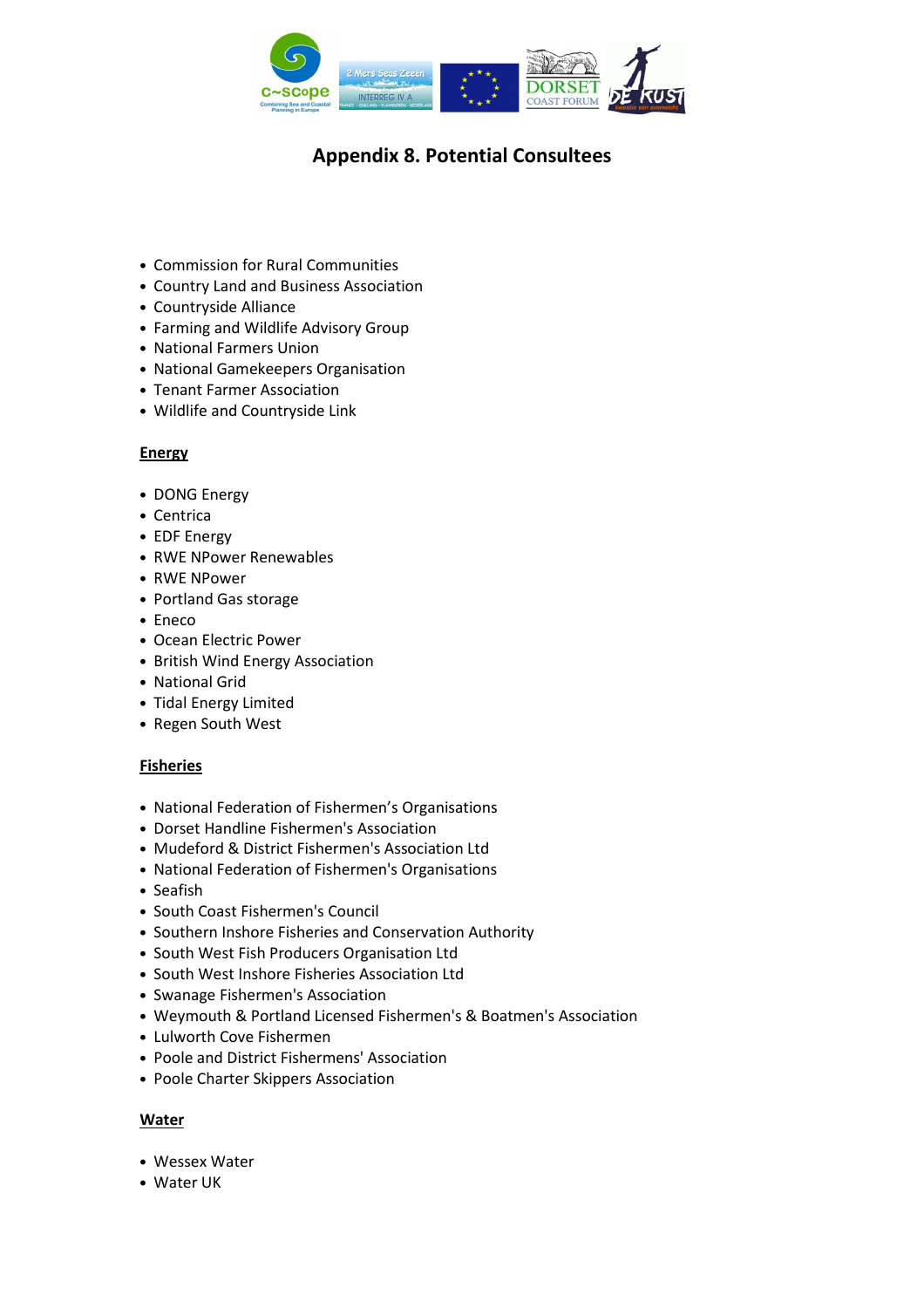

# Recreation

- Angling Trust
- Bass Anglers Sportfishing Society
- Royal Yacht Association
- Canoe England
- British Rowing
- British Mountaineering Council
- British Naturism
- British Sub Aqua Club
- British Water Ski & Wakeboard
- Personal Watercraft Partnership
- The Green Blue
- Castle Cove Sailing Club
- Weymouth and Portland National Sailing Academy
- Dean and Reddyhoff Marinas
- C-Waves Diving Ltd
- Lulworth & Winfrith Sub Aqua Club
- Wessex Surf Club
- Yacht Clubs of Weymouth
- Royal Naval Sailing Association (Weymouth Branch)
- Weymouth Sailing Club
- Royal Dorset Yacht Club
- Weymouth And Portland Cruising Association
- Swanage Sailing Club
- Weymouth and Portland Dive Club
- Millennium Divers Dive Club
- Sail Laser
- Portland Gig Rowing Club
- Weymouth Rowing Club
- Swanage Sea Rowing Club
- Weymouth & Portland Kite Surfing Club
- Isle of Portland Canoe Club
- Galeforce League Sea Angling Club
- Portland Boat Sea Angling Club
- Weymouth Paddleboard Club
- West Dorset Warriors Swimming Club
- Weymouth Watersports Club (Water Ski and Wake Boarding Club)

#### Economic/Sustainable Development

- South West of England Regional Development Agency
- Dorset Local Enterprise Partnership
- Dorset Agenda 21